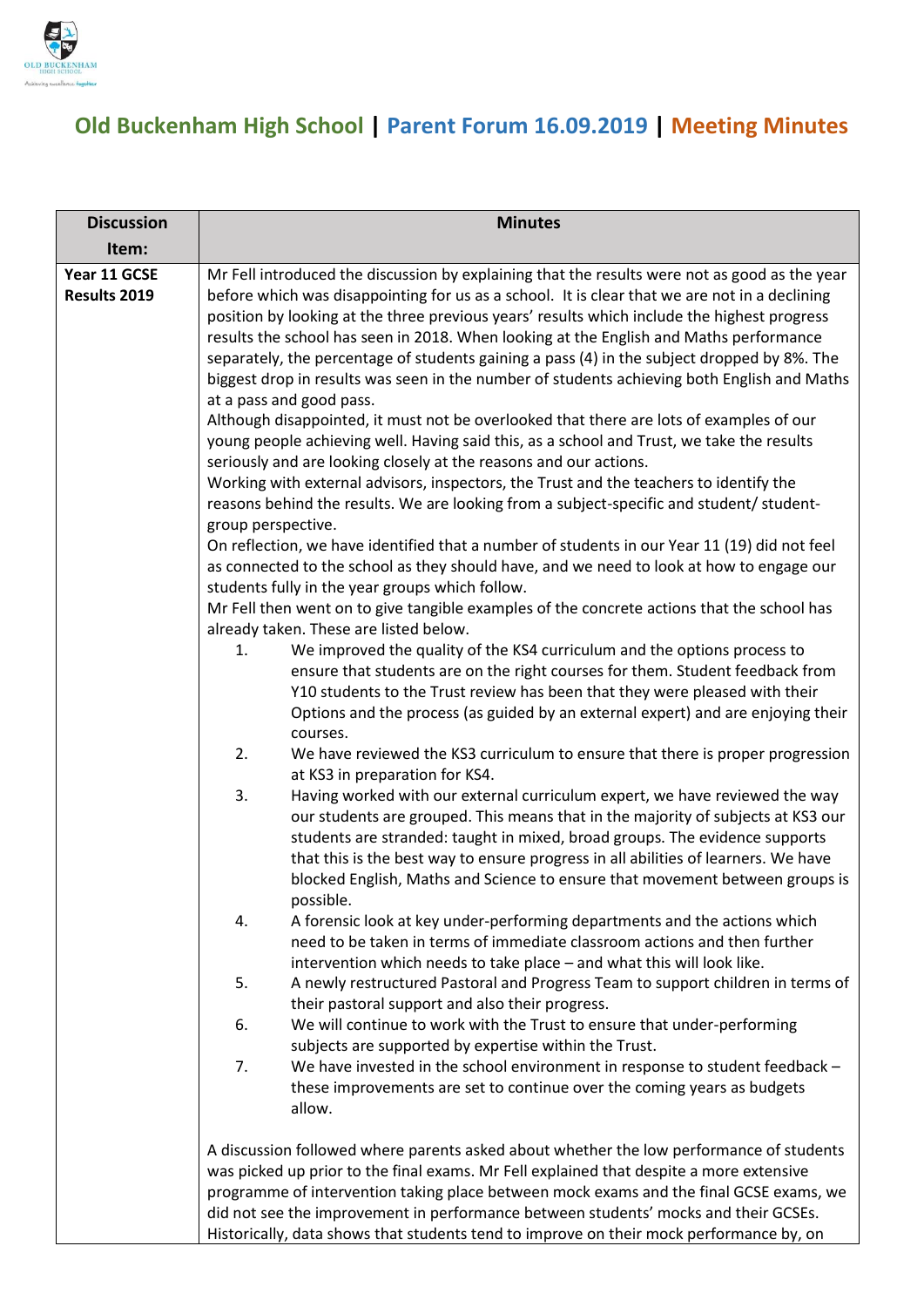

## **Old Buckenham High School | Parent Forum 16.09.2019 | Meeting Minutes**

|                  | average, 1 GCSE grade in each subject. This was not the case this year. A short discussion        |  |  |
|------------------|---------------------------------------------------------------------------------------------------|--|--|
|                  | took place around the revision sessions which will or won't run this year, it was explained       |  |  |
|                  | that form time targeted intervention will begin $-$ as in previous years $-$ in the next week or  |  |  |
|                  | so, and that the programme of revision will be determined by taking parent and student            |  |  |
|                  | feedback.                                                                                         |  |  |
| <b>Homework</b>  | A discussion took place regarding homework. A number of parents in the room felt that             |  |  |
|                  | individual teacher's adherence to the policy was inconsistent when it came to setting and         |  |  |
|                  | marking homework. Parents felt that Go4Schools is a great tool for tracking homework and          |  |  |
|                  | would like to see the full functions used. Some parents felt that homework was the key to         |  |  |
|                  | building a closer relationship between staff and students and also instilling the correct         |  |  |
|                  | learning habits in students from Year 7.                                                          |  |  |
|                  | Mr Fell explained that the school will be collecting parent feedback on a number of aspects       |  |  |
|                  | of the school via a survey, and will make sure that homework is highlighted here. Once            |  |  |
|                  | parental feedback is collected, the school will review homework and make changes                  |  |  |
|                  | necessary to respond to parent voice.                                                             |  |  |
| <b>Behaviour</b> | A discussion took place regarding behaviour within the school. A small number of parents          |  |  |
|                  | have heard reports from their children on low-level disruption and behaviour which they           |  |  |
|                  | feel is unacceptable in classrooms. Mr Fell and Mr Taylor explained that the behaviour            |  |  |
|                  | within the school has been reviewed by a number of external and objective 'inspections'.          |  |  |
|                  | The school welcomed an ex-HMI inspector who is working with the Trust to review the               |  |  |
|                  | curriculum within a department. As part of the review, he conducted learning walks and            |  |  |
|                  | took student voice. He reported a calm and positive culture and good behaviour for                |  |  |
|                  | learning. In addition Ms Fisher (Trust - Head of Secondary Education) conducted a review of       |  |  |
|                  | the pastoral system including behaviour today (16.09.19) and her findings agreed that             |  |  |
|                  | behaviour is good within the school. Mr Fell acknowledged that it is very difficult to get it     |  |  |
|                  | right in every classroom 100% of the time, and it is important that both parents and              |  |  |
|                  | students feel that they can report these isolated incidents so that they are dealt with.          |  |  |
|                  |                                                                                                   |  |  |
|                  | Parents commented on how easy it is to contact the school via the 'contact us' option on the      |  |  |
|                  | website, by emailing the Head or by calling the Main School Office.                               |  |  |
|                  |                                                                                                   |  |  |
|                  | Both parents, the school and Trust agreed that positive relationships between staff and           |  |  |
|                  | students is essential to ensure that behaviour within classrooms is good, and students feel       |  |  |
|                  | invested in the school. Mr Fell explained that this has been set out as a priority for staff from |  |  |
|                  | the very first staff training days in September.                                                  |  |  |
|                  | A number of parents reported that their students had great relationships with a number of         |  |  |
|                  | highly motivated and enthusiastic staff and that they recognise the good work that these          |  |  |
|                  | members of staff do. The general feeling was that parents would like to see a more                |  |  |
|                  | consistent approach to building these relationships taken by all staff. They would feel able to   |  |  |
|                  | support the school more if all members of staff completed the comments box when                   |  |  |
|                  | incidents (positive and negative) are inputted on to Go4Schools.                                  |  |  |
| Jonathan Taylor  | We brought in an ex-HMI inspector to work with us on one department, and listening to             |  |  |
| (Sapientia)      | what has been said here tonight, it reinforces the fact that we need to raise the overall         |  |  |
|                  | consistency between the classrooms as there is some very good teaching across the school.         |  |  |
|                  | We need to be working with and listening to parents; we need to be working with external          |  |  |
|                  | expertise to support our staff and invest in programmes of training to ensure that teacher's      |  |  |
|                  | professional development is invested in. We need to ensure that we are ambitious in our           |  |  |
|                  | expectations of students and we raise the bar. It is important that we get it right throughout    |  |  |
|                  | a child's school journey and feedback from parents like that we have received tonight is an       |  |  |
|                  | important ingredient in this.                                                                     |  |  |
|                  | Zoe Fisher has been in the school today speaking to students and staff. Students praised a        |  |  |
|                  | number of staff and said that they worked hardest where they felt that the teacher cared for      |  |  |